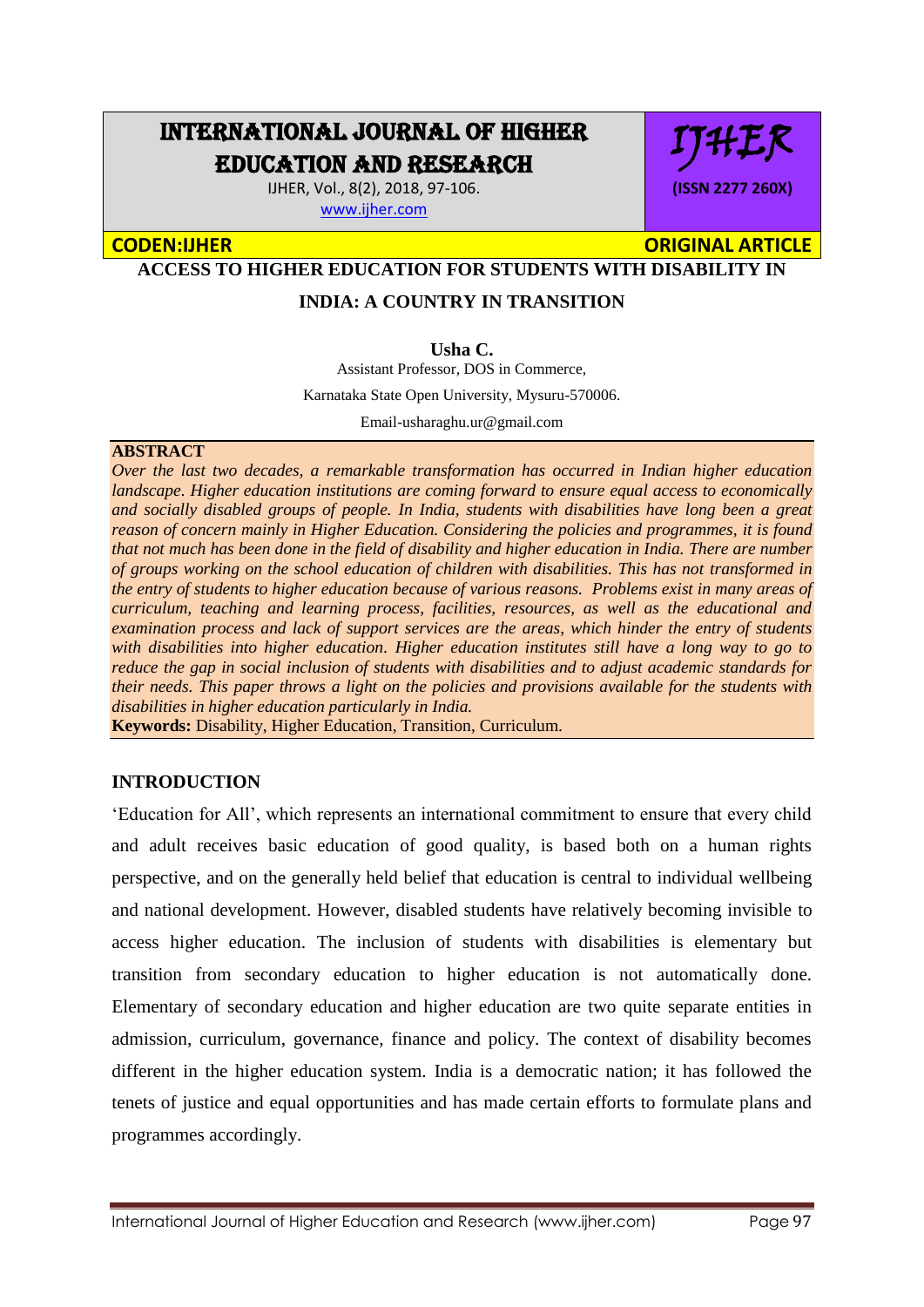India is signatory to almost all the conventions and declarations of United Nations. In the disability sector also India is trying to keep pace with the developed world and has introduced innovative policies and programmes for the education of students with disabilities (Syed, 2011).

#### **RESEARCH OBJECTIVES**

The objectives of this study are as follows:

- 1. To discuss the policies and provisions available for the students with disabilities in higher education particularly in India.
- 2. To provide recommendations to strengthen the capacity of the government and other partners in the country to bring about policy reforms and promote programmes that support inclusive education.

#### **UNDERSTANDING DISABILITY: THE CONTEXT**

Countries around the world give their own definitions of disability. In India Disability is defined in the Persons with Disability Act (Equal Opportunities, Protection of Rights and Full Participation) of India (1995) where Disability means –

- Blindness
- Hearing Impairment
- Low Vision
- Loco motor disability
- Leprosy-Cured
- Mental retardation
- Mental illness

As per **"The Right of Persons with Disabilities Act, 2016"** the government has increased the types of disabilities from the existing seven to 21.

The newly added types includes, Mental Illnesses, Autism Spectrum Disorder, Cerebral Palsy, Muscular Dystrophy, Chronic Neurological Conditions, Specific Learning Disabilities, Multiple Sclerosis, Speech and Language Disability, Thalassemia, Hemophilia, Sickle Cell Disease, Multiple Disabilities, including Deaf Blindness, Acid Attack Victims and Parkinsons Disease.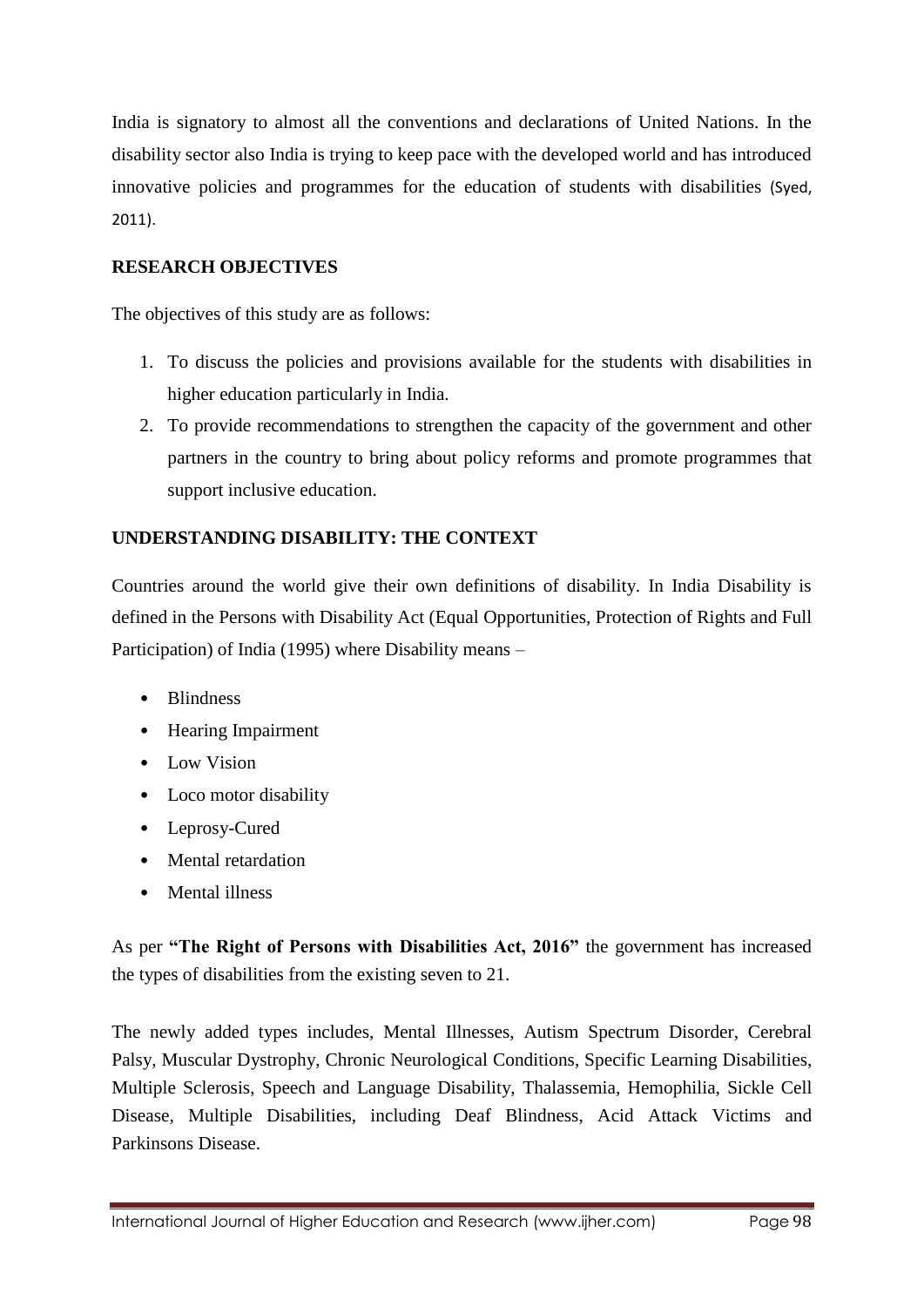#### **INCLUSION OF STUDENTS: A WAY FORWARD**

India has one of the world's largest education systems, which includes 1.3 million schools, over 35,000 higher educational institutions including colleges and universities. Over the last decade, the education market, especially the higher education sector, has witnessed massive expansion in terms of growth and enrollment. The sector has also seen an increased scale of activities from investors especially from venture capitals and private equity firms.

The Govt. of India, Ministry of Human Resource Development Report on "All India Survey on Higher Education 2016-17" reported a total enrollment of 35.7 million students (53.2 % male and 46.8% female enrollments) in higher education institutions in India, of which Uttar Pradesh ranks first, followed by Maharashtra, Tamil Nadu, West Bengal, Karnataka and Rajasthan. It is interesting to note that these 6 States with highest student enrolment constitute nearly 53.8% of the total student enrolment in India. Rest of the 30 States (including UTs) have only 46.2% of the total student enrolment.

Looking at the State-wise distribution, it can be seen that Karnataka has the highest number of students coming from foreign countries which is 13050. Apart from Karnataka, Tamil Nadu (4889), Maharashtra (4619), Uttar Pradesh (3602), Telangana (3461), Punjab (3246), Delhi (2632) and Andhra Pradesh (2341) reflects more than 2,000 foreign students.

As per the response received in the survey total number of students awarded Ph.D. level degree during 2016 is 28,779 with 16,274 males and 12505 females. Tamil Nadu has maximum number (4,838) of Students who were awarded Ph.D. level degree followed by Karnataka (3,117) and Uttar Pradesh (2,536). 64.56 lakh Students have been graduated and 14.78 lakh students passed Post Graduation level during 2016.

National Centre for Promotion of Employment of Disabled People (NCPEDP) 2015, third survey on the Status of Disability in Higher Education found that only 0.56% students with disabilities enrollment are made in higher education, in spite of 3% reservation in public institutions, of this 74.08% is male and 22.70% female. The Government mandated a five per cent quota for the physically challenged in the higher education institutes in the country but currently only little over 0.5 percent differently-abled students are enrolled. A pan-India survey of higher education institutes including the IITs and IIMs shows that of the 15,21,438 students enrolled, only 8,449 were students with disabilities, which is just 0.56 percent of the total students in 2015 compared to 0.63 percent in 2014.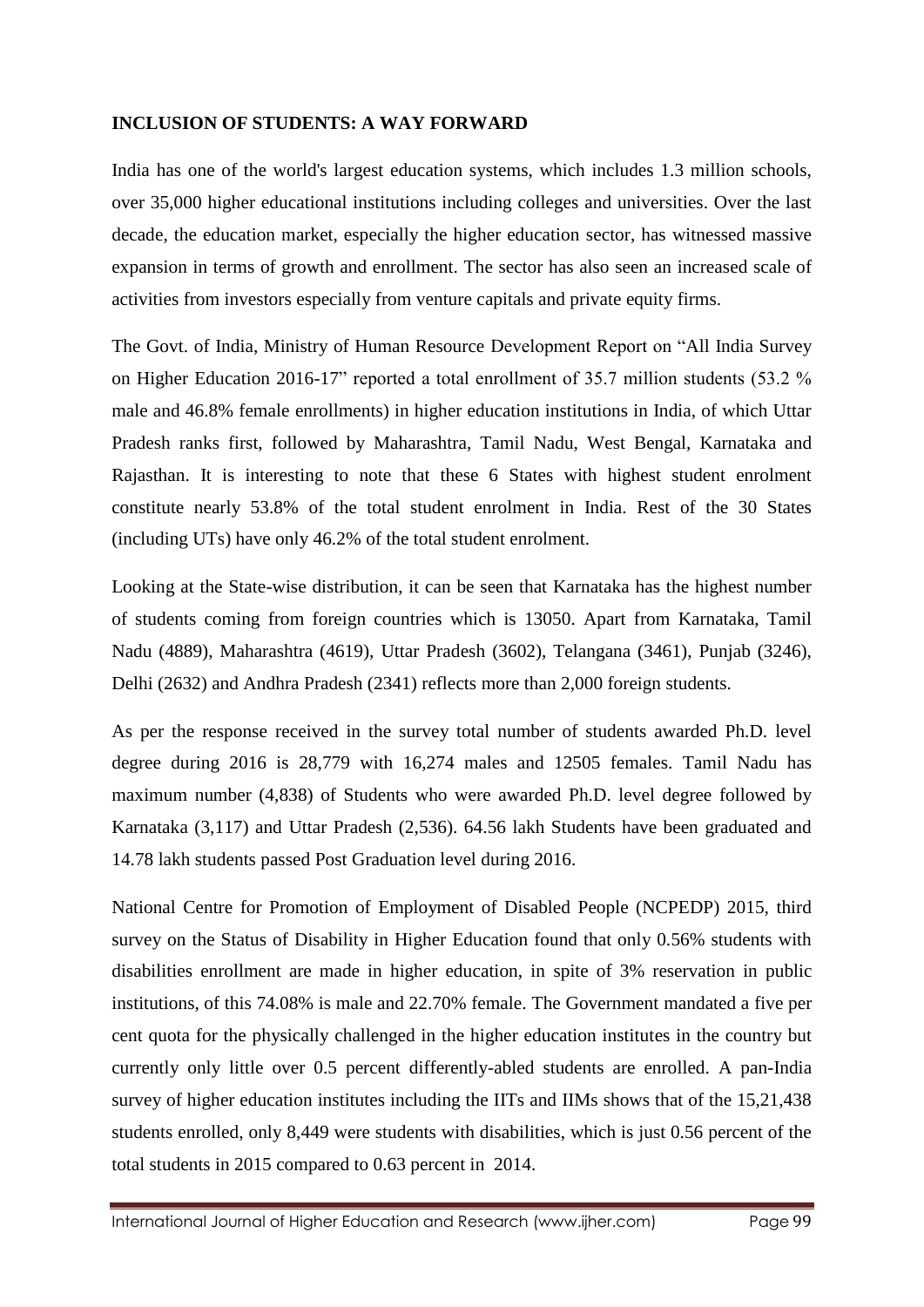#### **ENROLLMENT OF DISABLED STUDENTS IN HIGHER EDUCATION**

According to All India Survey on Higher Education (AISHE) 2016-17, total number of disabled students enrolled to higher education particularly in Post graduation is 292 of which 117 male and 175 Female is highlighted in table-1. Female disabled students constitute 60% of the total enrollment compared to 40% of male students. Out of the total number of students enrolled to higher education, only 148 students are out-turn due to lack of facilities, support, infrastructure, etc.

| <b>Disabled students</b> | <b>Post Graduate</b> |                          |  |  |
|--------------------------|----------------------|--------------------------|--|--|
|                          | <b>Enrollment</b>    | <b>Out-turn/Pass-out</b> |  |  |
| Male                     | 117                  | 53                       |  |  |
| Female                   | 175                  | 95                       |  |  |
| <b>Total</b>             | 292                  | 148                      |  |  |

**Table-1: Enrollment of Disability Students in Higher Education**

**Source: All India Survey on Higher Education (AISHE) 2016-17, MHRD, Govt. of India**

Total number of students awarded Ph.D degree during 2016 is 28,779 with 16,274 males and 12505 females. Tamil Nadu has maximum number (4,838) of Students who were awarded Ph.D. level degree followed by Karnataka (3,117). The study conducted by AISHE revealed that no disabled students are enrolled for Ph.D and M.Phil.

| Year    | India       |               |              | Karnataka   |               |              |
|---------|-------------|---------------|--------------|-------------|---------------|--------------|
|         | <b>Male</b> | <b>Female</b> | <b>Total</b> | <b>Male</b> | <b>Female</b> | <b>Total</b> |
| 2012-13 | 45329       | 40904         | 86233        | 2082        | 1443          | 3525         |
| 2013-14 | 31374       | 20580         | 51954        | 2002        | 1067          | 3069         |
| 2014-15 | 34757       | 29541         | 64298        | 2121        | 1427          | 3548         |
| 2015-16 | 39718       | 34717         | 74435        | 2314        | 1856          | 4170         |
| 2016-17 | 40894       | 30073         | 70967        | 2304        | 1404          | 3708         |

**Table-2: Enrollment of PWD in India & Karnataka during last 5 years**

**Source: All India Survey on Higher Education (AISHE) 2016-17, MHRD, Govt. of India**

The survey conducted by All India Survey of Higher Education 2016-17, highlighted that the total enrollment of disabled students to higher education is considerably varying during last 5 years along with gender-wise enrollment is depicted in table-2. About 70,967 persons with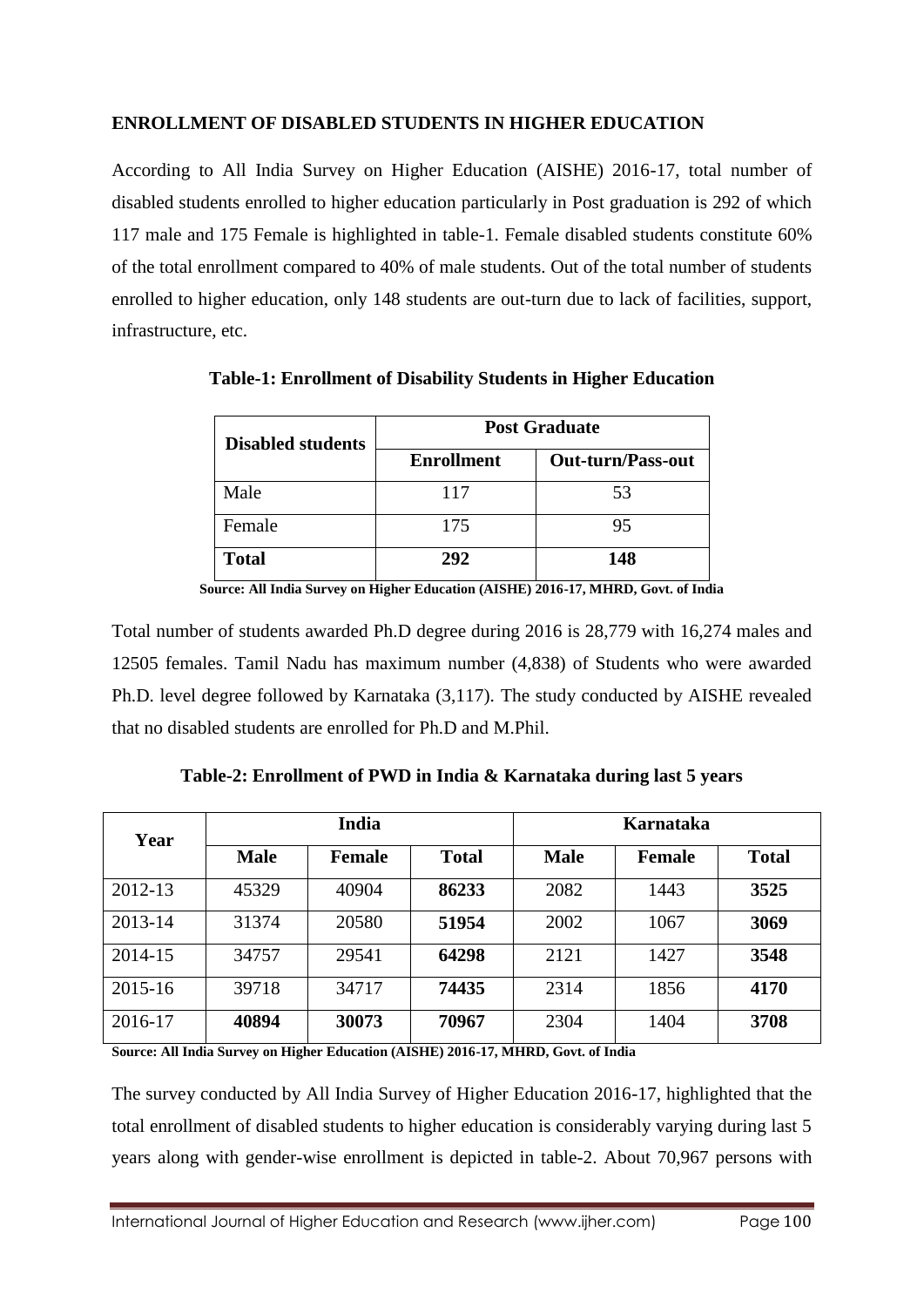disability enrolled in various courses across India during 2016-17, of which 58% are male and the rest female. Uttar Pradesh had the highest enrollments of people with disability (28%), followed by Maharashtra (10%). Enrollment of PWD in Karnataka consists of 3,708 students (5.2%) of which 62% male candidates enrolled compared to 38% female candidates is shown in table-2.

| Sl.No        | State / UTs          | <b>Persons with Disability</b> |               |              |  |  |
|--------------|----------------------|--------------------------------|---------------|--------------|--|--|
|              |                      | <b>Male</b>                    | <b>Female</b> | <b>Total</b> |  |  |
| $\mathbf{1}$ | <b>Uttar Pradesh</b> | 8968                           | 10874         | 19842        |  |  |
| 2.           | Maharashtra          | 4298                           | 2519          | 6817         |  |  |
| 3.           | <b>Tamil Nadu</b>    | 3077                           | 2279          | 5356         |  |  |
| 4.           | Delhi                | 2799                           | 1365          | 4164         |  |  |
| 5.           | Karnataka            | 2304                           | 1404          | 3708         |  |  |
| 6.           | West Bengal          | 2229                           | 1012          | 3241         |  |  |
| 6.           | Madhya Pradesh       | 1757                           | 1428          | 3185         |  |  |
| 7.           | Telangana            | 1980                           | 1101          | 3081         |  |  |
| 8.           | Rajasthan            | 1943                           | 983           | 2926         |  |  |

**Table – 3: Top 8 State-wise/UTs enrollment of PWD in Higher Education**

**Source: All India Survey on Higher Education (AISHE) 2016-17, MHRD, Govt. of India**

"All India Survey on Higher Education 2016-17" reported a total enrollment of 35.7 million students in higher education institutions of which only 0.2% of PWD is enrolled in India during 2016-17. Of the total enrolment of PWDs Uttar Pradesh (28%) ranks first, followed by Maharashtra (9.6%), Tamil Nadu (7.5%), Delhi (5.9%), Karnataka (5.2%), West Bengal (4.6%), Madhya Pradesh (4.5%), Telangana (4.3%) and Rajasthan (4.1%) is appended in table-3. It is interesting to note that, Uttar Pradesh stands first in the enrollment of highest number female PWD candidates (55%) compared to male candidates (45%).

## **DISABLITY AND HIGHER EDUCATION: 12th FIVE YEAR PLAN (2012-2017)**

12<sup>th</sup> Five Year Plan came up with the provisions for students with disabilities in higher education through the scheme '*Inclusive and Qualitative Expansion of Higher Education' for*  differently-abled Students and students from socially deprived background. Schemes for providing appropriate infrastructure and other support facilities for differently-abled students has been strengthened and expanded during the 12th FYP. The UGC should provide support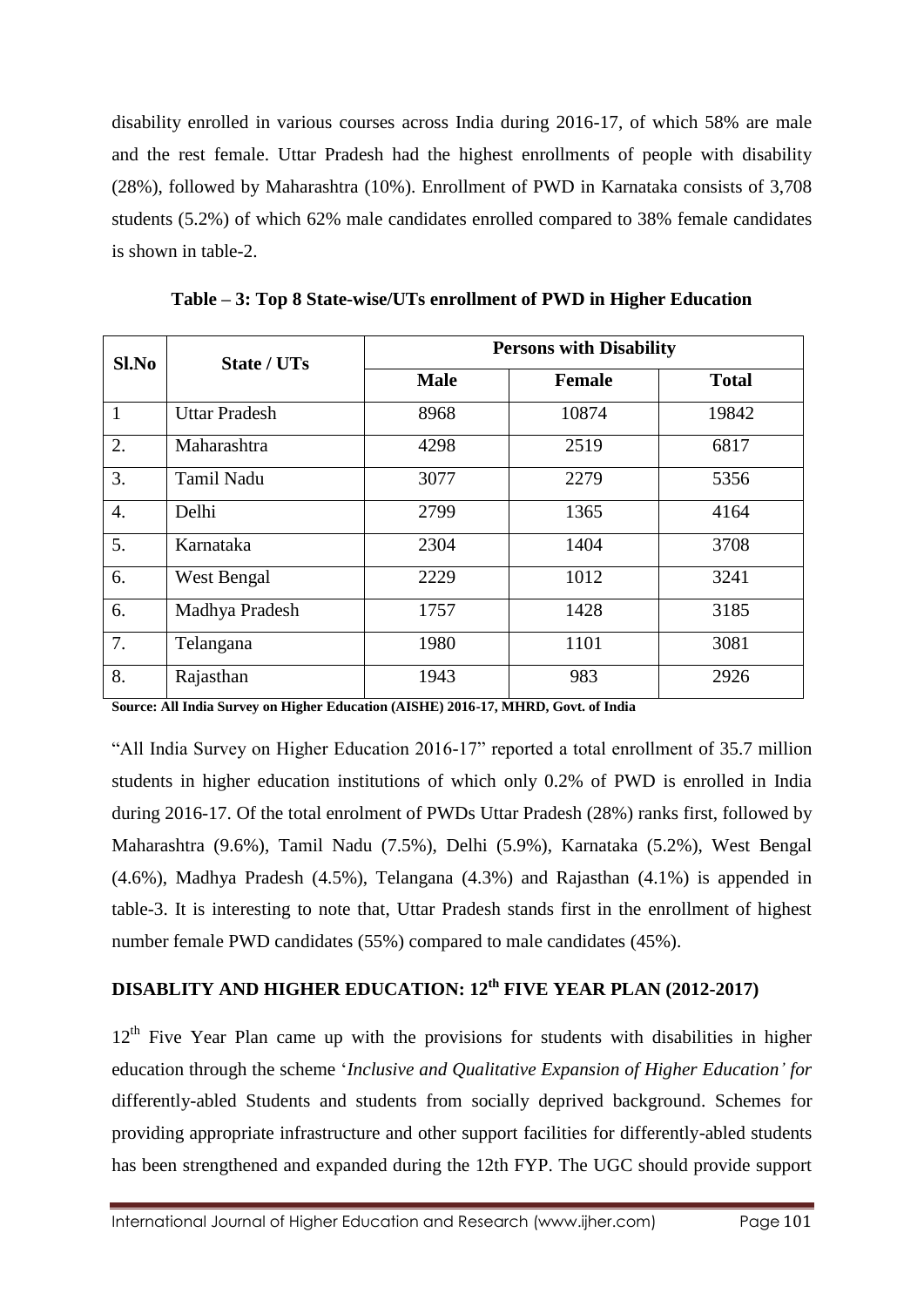to institutions/Research Centres for development of suitable technologies and textual material for differently-abled students. A special Inter-University Centre (IUC) may be set up to coordinate the development of such technologies and their dissemination.

The achievement of the goals for equity and inclusion would call for a strengthening of the disabled students of higher education during the 12th FYP is as follows;

- (a) Building of capacity and improvement of infrastructure which can attract and facilitate the retention of students from rural and backward areas as well as differently-abled and marginalised social groups.
- (b) Providing for pro-active measures through proper implementation of reservation policy for differently-abled students.
- (c) Increasing the incentives offered to differently-abled students as well as those from the marginalised sections so that they can participate in higher education.
- (d) Strengthening measures to increase the achievement capacity of differently-abled students so as to reduce drop-out and to improve performance.
- (e) Given that a part of the gap that is observed between social groups and gender at the level of higher education is due to lower numbers and quality of pass outs from the school system due to higher drop out and segmented quality, there is a need for improving the quality of schooling and retention of students from the marginalised sections through enhancing the performance of the schooling cycle. The task is to be addressed by the school system.
- (f) Monitoring of performance with respect to improving equity at the institutional level as well as higher (state and country) levels.

# **POLICIES AND PROVISIONS FOR DIFFERENTLY-ABLED STUDENTS IN HIGHER EDUCATION IN INDIA**

Following are the policies/provisions of the Right of Persons with Disability (RPWD) Act, 2016 for the differently-abled students in Higher Education is as under:

- **1. Higher Education for Persons with Special Needs (HEPSN) –** The scheme, implemented by UGC, has the following three components:
	- a. **Establishment of Enabling Units for PWDs.** Resource Units are established in colleges to facilitate admissions, provide guidance and counseling, to create awareness about the needs of differently-abled persons and to assist PWD graduates to get the employment.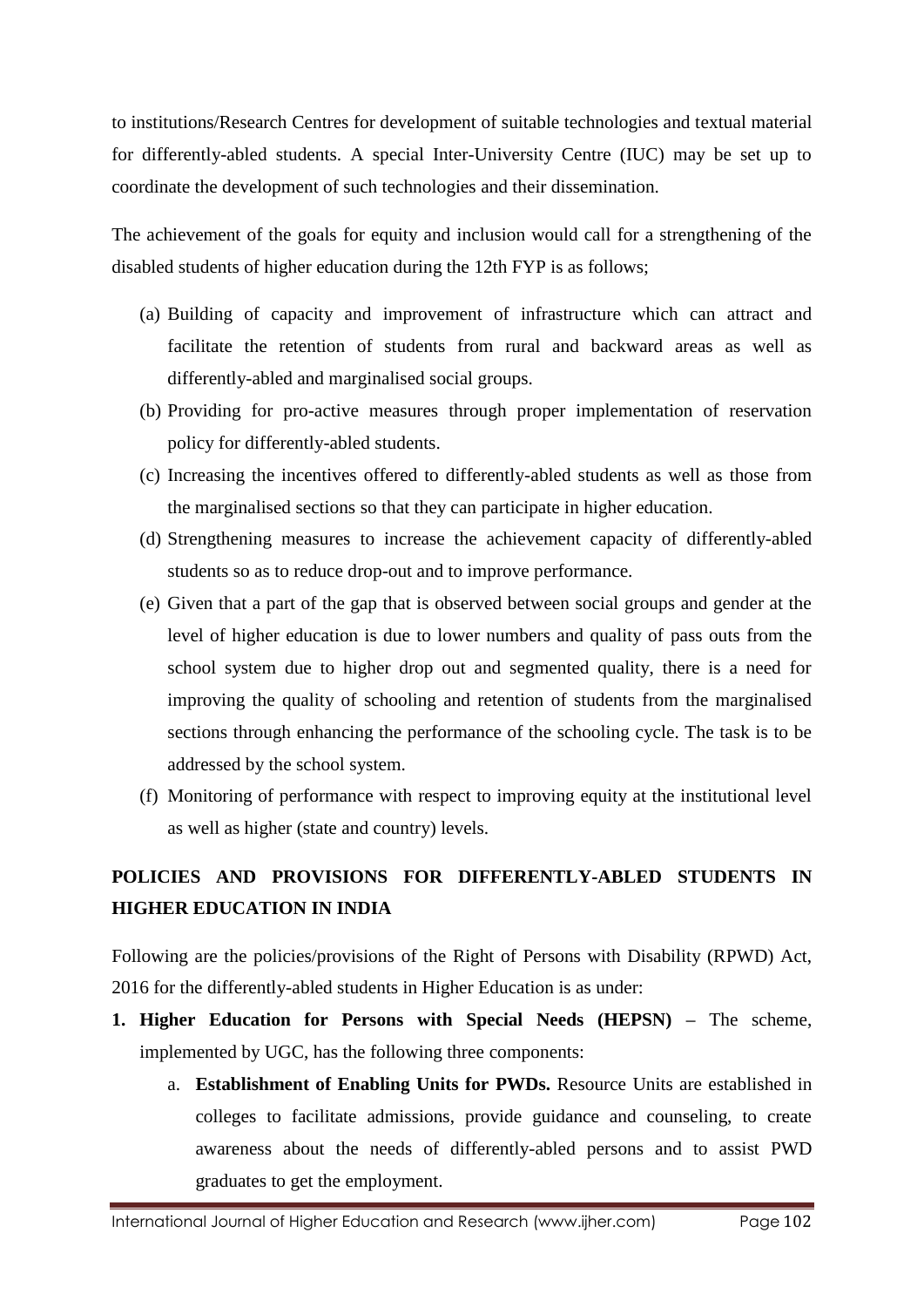- b. **Providing Access to PWDs:** Under this component, accessibility is addressed by the college relating to issues as per the stipulations of RPWD Act, 2016.
- c. **Providing Special Equipment to augment Educational Services for PWDs:**  The colleges are provided one time grant upto Rs.1.5 lakh to procure devices to help PWD students enrolled for Higher Education.
- **2. Teacher preparation in Special Education Scheme (TEPSE):** The scheme, implemented by UGC, provides financial assistance to offer B.Ed. and M.Ed. degree course with specialization in one of the disability areas.
- **3. Financial Assistance to Visually Challenges Teachers (FAVCT):** The objective of the scheme, implemented by UGC, is to provide facility to help visually challenged permanent teachers to achieve self-dependence by using various aids for teaching, learning and research.
- **4. National Eligibility Test (NET):** UGC also provide relaxations to PWDs in the National Eligibility Test.
- **5. Saksham Scholarship Scheme by All India Council of Technical Education (AICTE):** The objective of the scheme is to provide encouragement and support to 1000 differently-abled students to pursue technical education in a year, fulfilling the eligibility criteria mentioned in the scheme.
- **6. Facilitating PWD students under Centrally Sponsored Scheme for Integrating PWDs in the mainstream of Technical and Vocational Education:** The Ministry of HRD has issued instructions to the Heads of all polytechnics covered under the above Scheme that no fee of any kind should be charged from the PWD students. However, the Polytechnics, if required, may charge only examination fee from these students that too when the students get their Scholarship amount.
- **7. Facilitating PWD students with barrier free environment:** The Ministry has also directed all Centrally Funded Educational Institutions/Autonomous organizations/attached offices in Ministry to ensure providing barrier free environment in the buildings, which would include provisions of ramps, rails, lifts, adaption of toilets for wheel users, brail signages and auditory signals, tactile flooring etc. to PWDs.
- **8. Expert Committee constituted to identify the courses according to the categories of disabilities:** The HRD Ministry has also constituted an Expert Committee to identify the courses according to the categories of the disabilities as identified for the various technical posts and the recommendations of the committee have been circulated to all the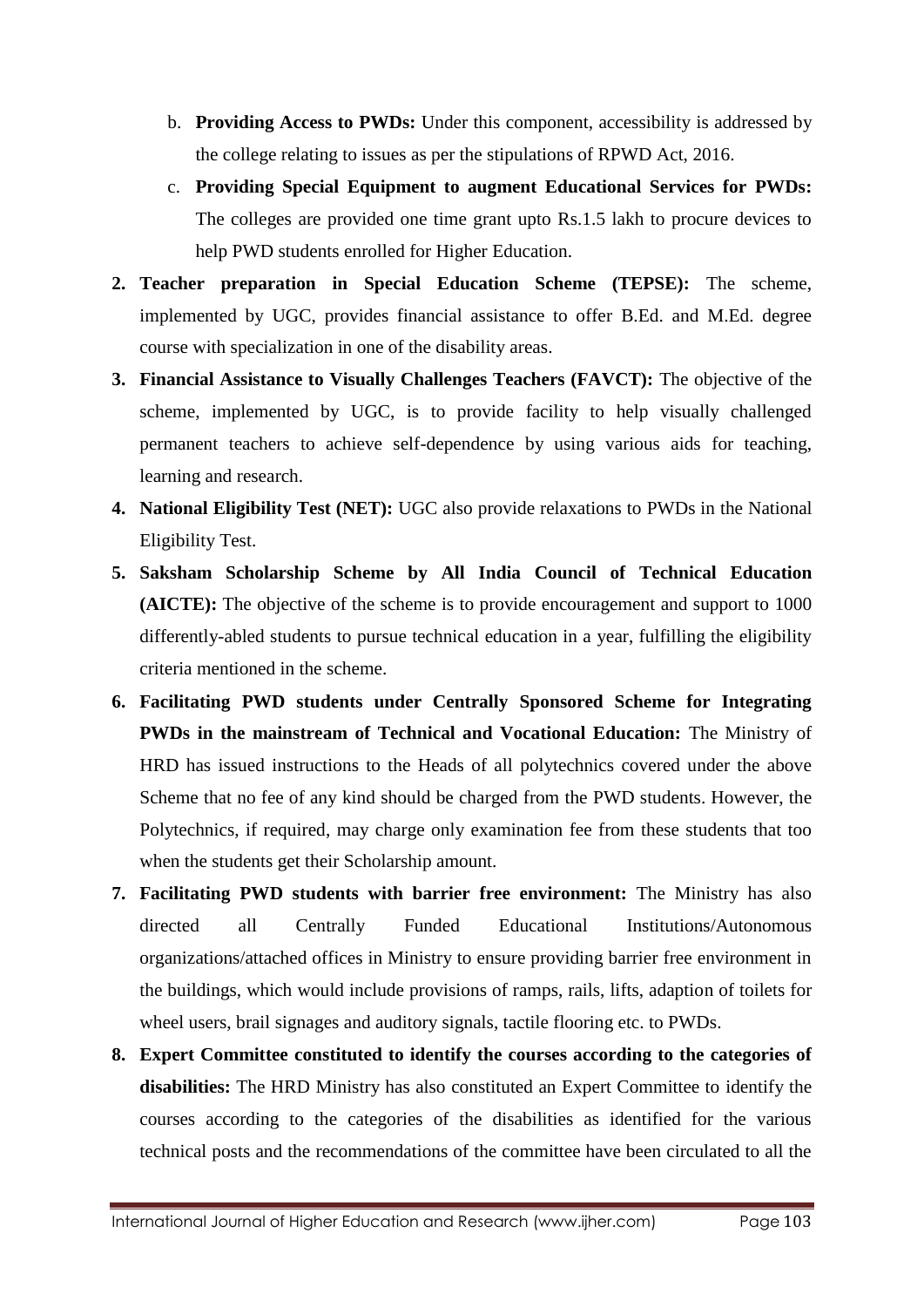Centrally funded Institutes/Autonomous organization/attached offices for implementation.

#### **RESERAVTION IN HIGHER EDUCATION AND EMPLOYMENT**

**The Right of Persons with Disabilities Act (RPWD), 2016** reserved seats for disabled category of students gets in higher educational institutions and in Government appointment. The details are as follows;

- All Government institutions of higher education and other higher education institutions receiving aid from the Government shall reserve not less than **five per cent** seats for persons with disabilities.
- The persons with benchmark disabilities shall be given an upper **age relaxation of five years** for admission in institutions of higher education.
- Every appropriate Government shall appoint in every Government establishment, not less than **four per cent** of the total number of vacancies in the cadre strength in each group of posts meant to be filled with persons with disabilities.

# **SUGGESTIONS FOR INCLUSION OF DISABLED STUDENTS IN HIGHER EDUCATION**

It is essential to develop policies that encourage a good transition to higher education and to employment if education more broadly is to meet the goals of efficiency and equity by delivering access, success and a promising future for all. Quality transition policies are needed to give equal opportunities and treatment for young adults with disabilities. They:

- Provide young adults with disabilities with the same knowledge and skills as other young adults to the full extent possible.
- Furnish them, on the same basis as other young adults, with qualifications recognised by higher education institutions and the labour market.
- Prevent them from being more exposed than other young adults to being neither in employment nor in education or training.
- Develop curriculum, teaching and learning process and examination process that suitable to students with disability.
- Provide trained teacher to meet the requirement of the educational needs of students with disabilities.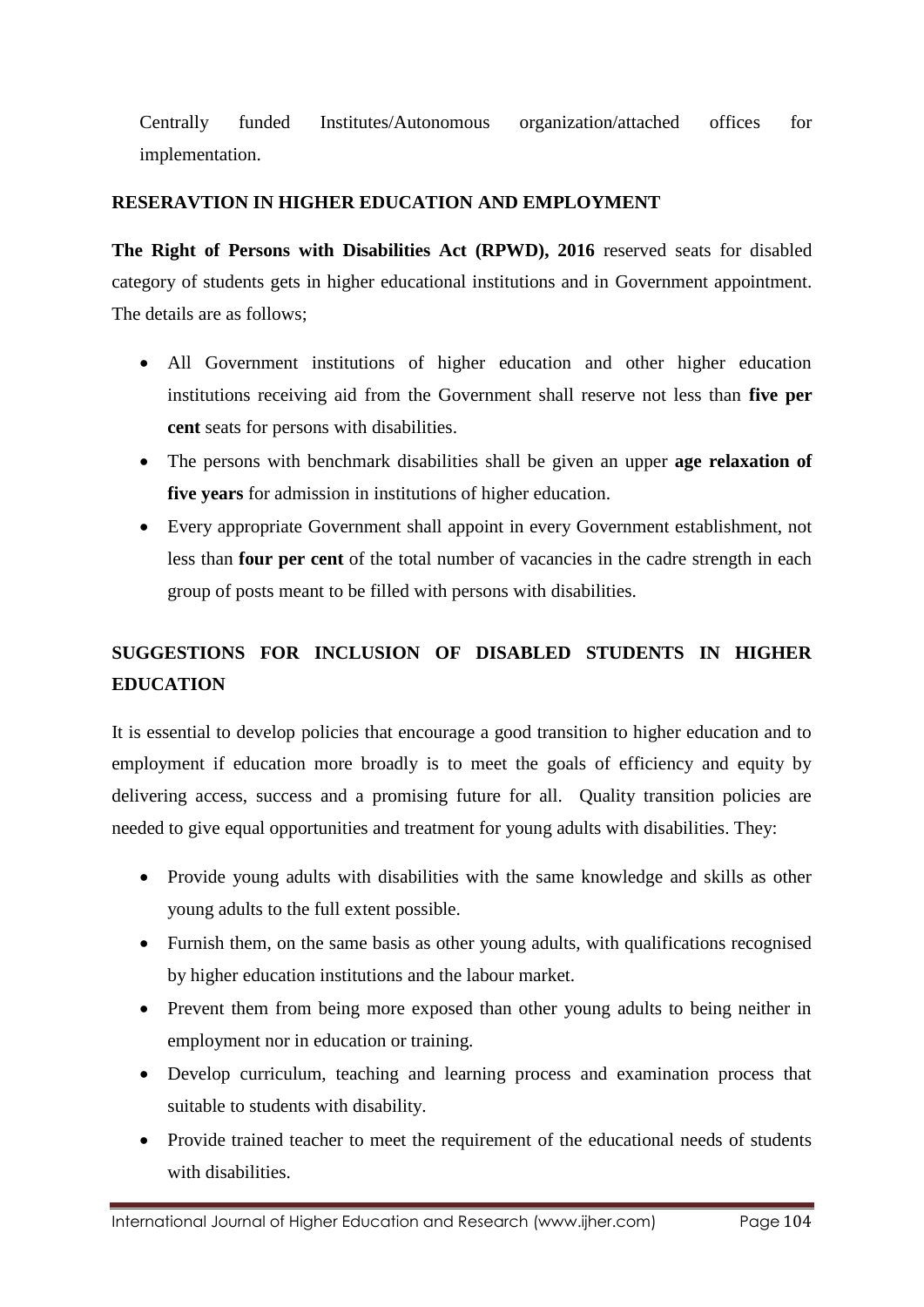- Give them equal opportunities in terms of the length and quality of transition.
- Offer them the same chances of access to the same quality of employment as young adults without disabilities
- Funding bodies should provide funding for institutions which provide learning support for students with disabilities.
- Making flexible admission procedure for students with disabilities helps to enter higher education.
- Promote a legislative framework that prohibits all forms of discrimination and requires institutions to include transition in annual action plans for each young adult with disabilities.
- Supply them adequate information about the courses proposed by the higher education sector and the conditions of access to higher education.
- Endeavour to ensure that students with disabilities are capable of making the best possible use of the support provided and of taking charge of their future.

#### **CONCLUSION**

By creating more awareness on inclusive education, by universities, colleges, having the resources and the ability to re-structure their curriculum to cater to all types of students, by recruiting teachers who have the skills and proficiency to meet varying demands within the classroom and by having the support of family, access and transition to the higher education is possible for the aspirants of person with disabilities. Most importantly there is need for opening up of equal opportunity cells in the universities so that there is a place in every university which becomes a platform for every student with disability to upgrade their skills and share their experiences. The recommendations of  $12<sup>th</sup>$  five year plan are a part of a long term plan to be drawn up to attain equity for all groups especially disabled by the year 2022 if being properly implemented. The government should also extend the support and scope of the disabled student allowances. It therefore seems possible that inclusive education for students

#### **REFERENCES**

All India Survey on Higher Education (2016-17), Government of India, Ministry of Human Resource Development, Department of Higher Education, New Delhi, 2017.